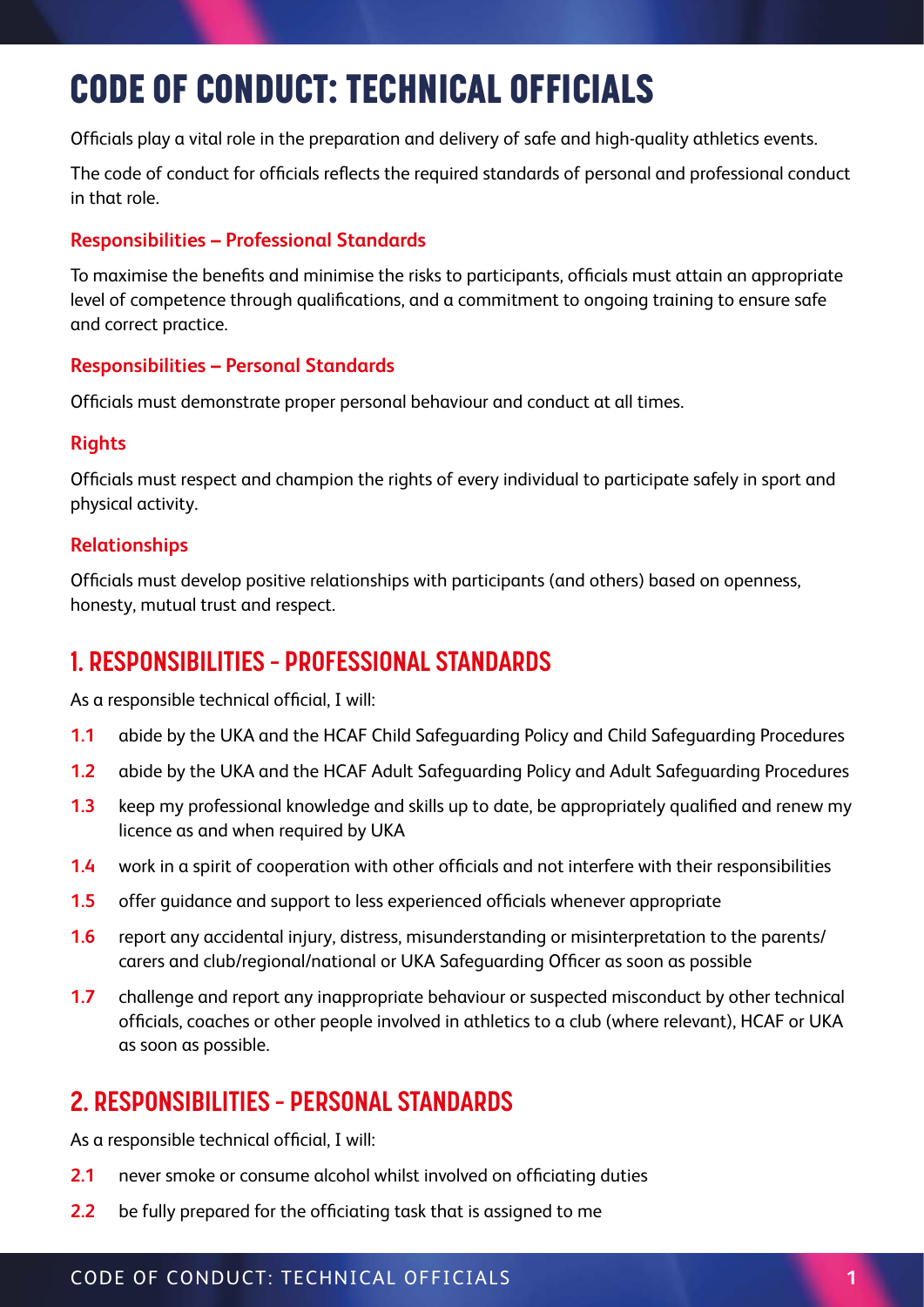- **2.3** dress appropriately and to the standard and nature of the competition, as outlined by the relevant officials' committee
- **2.4** arrive in good time for the competition and report to the official in charge
- **2.5** consistently promote positive aspects of the sport such as fair play and never condone rule violations or the use of prohibited or age-inappropriate substances
- **2.6** avoid swearing and critical, abusive language or irresponsible behaviour, including behaviour that is dangerous to me or others, acts of violence, bullying, harassment and physical and sexual abuse
- **2.7** avoid destructive behaviour and leave athletics venues as I find them
- **2.8** avoid carrying any items that could be dangerous to me or others, excluding athletics equipment used in the course of my athletics activity
- **2.9** always explain why and ask for consent before touching an athlete
- **2.10** work in same-sex pairs if supervising changing areas.

### **3. RIGHTS**

As a responsible technical official, I will:

- **3.1** respect the rights, dignity and worth of every athlete and others involved in athletics and treat everyone equally Conduction of Conduction of Conduction of Conduction of Conduction of Conduction of Conduction of Conduction o
- **3.2** officiate without discrimination on grounds of age, gender, sexual, cultural, ethnic, disability or religious preference  $T = T$ **1**
- **3.3** act with dignity and display courtesy and good manners towards others
- **3.4** in no way undermine, put down or belittle other officials, athletes, coaches or practitioners
- **3.5** ensure the welfare and safety of the athletes under my supervision
- **3.6** not exert undue influence to obtain personal benefit or reward
- **3.7** conduct the event in accordance with the rules and with due respect to the rights and welfare of the athletes.

### **4. RELATIONSHIPS**

As a responsible technical official, I will:

- **4.1** clarify with athletes (and where appropriate, with parents or carers) exactly what it is that is expected of them and what athletes are entitled to expect from me as a technical official
- **4.2** encourage and guide athletes to accept responsibility for their own performance and behaviour
- **4.3** cooperate fully with others involved in the sport such as other technical officials, competition providers/organisers, team managers, coaches and representatives of the governing body in the provision of fair and equitable conditions for the conduct of athletics events under the relevant rules of competition
- **4.4** act in a decisive, objective but friendly manner in my interaction with other officials, athletes, coaches and spectators, and carry out my duties in an efficient and non-abrasive manner

### CODE OF CONDUCT: TECHNICAL OFFICIALS **2**